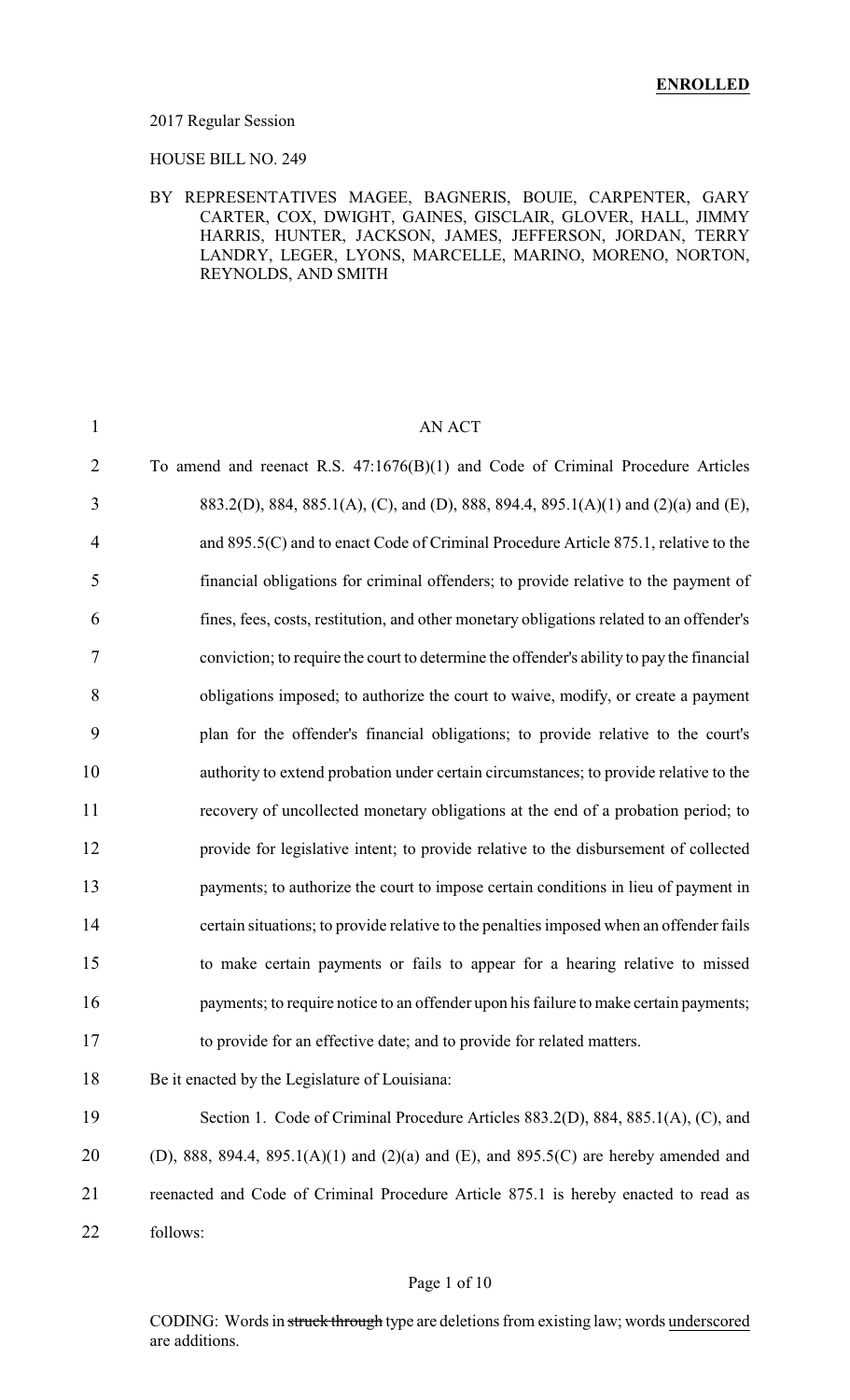| $\mathbf{1}$   | Art. 875.1. Determination of substantial financial hardship to the defendant              |
|----------------|-------------------------------------------------------------------------------------------|
| $\overline{2}$ | A. The purpose of imposing financial obligations on an offender who is                    |
| 3              | convicted of a criminal offense is to hold the offender accountable for his action, to    |
| 4              | compensate victims for any actual pecuniary loss or costs incurred in connection          |
| 5              | with a criminal prosecution, to defray the cost of court operations, and to provide       |
| 6              | services to offenders and victims. These financial obligations should not create a        |
| 7              | barrier to the offender's successful rehabilitation and reentry into society. Financial   |
| 8              | obligations in excess of what an offender can reasonably pay undermine the primary        |
| 9              | purpose of the justice system which is to deter criminal behavior and encourage           |
| 10             | compliance with the law. Financial obligations that cause undue hardship on the           |
| 11             | offender should be waived, modified, or forgiven. Creating a payment plan for the         |
| 12             | offender that is based upon the ability to pay, results in financial obligations that the |
| 13             | offender is able to comply with and often results in more money collected. Offenders      |
| 14             | who are consistent in their payments and in good faith try to fulfill their financial     |
| 15             | obligations should be rewarded for their efforts.                                         |
| 16             | B. For purposes of this Article, "financial obligations" shall include any fine,          |
| 17             | fee, cost, restitution, or other monetary obligation authorized by this Code or by the    |
| 18             | Louisiana Revised Statutes of 1950 and imposed upon the defendant as part of a            |
| 19             | criminal sentence, incarceration, or as a condition of the defendant's release on         |
| 20             | probation or parole.                                                                      |
| 21             | C.(1) Notwithstanding any provision of law to the contrary, prior to ordering             |
| 22             | the imposition or enforcement of any financial obligations as defined by this Article,    |
| 23             | the court shall determine whether payment in full of the aggregate amount of all the      |
| 24             | financial obligations to be imposed upon the defendant would cause substantial            |
| 25             | financial hardship to the defendant or his dependents.                                    |
| 26             | (2) The defendant may not waive the judicial determination of a substantial               |
| 27             | financial hardship required by the provisions of this Paragraph.                          |
| 28             | D.(1) If the court determines that payment in full of the aggregate amount                |
| 29             | of all financial obligations imposed upon the defendant would cause substantial           |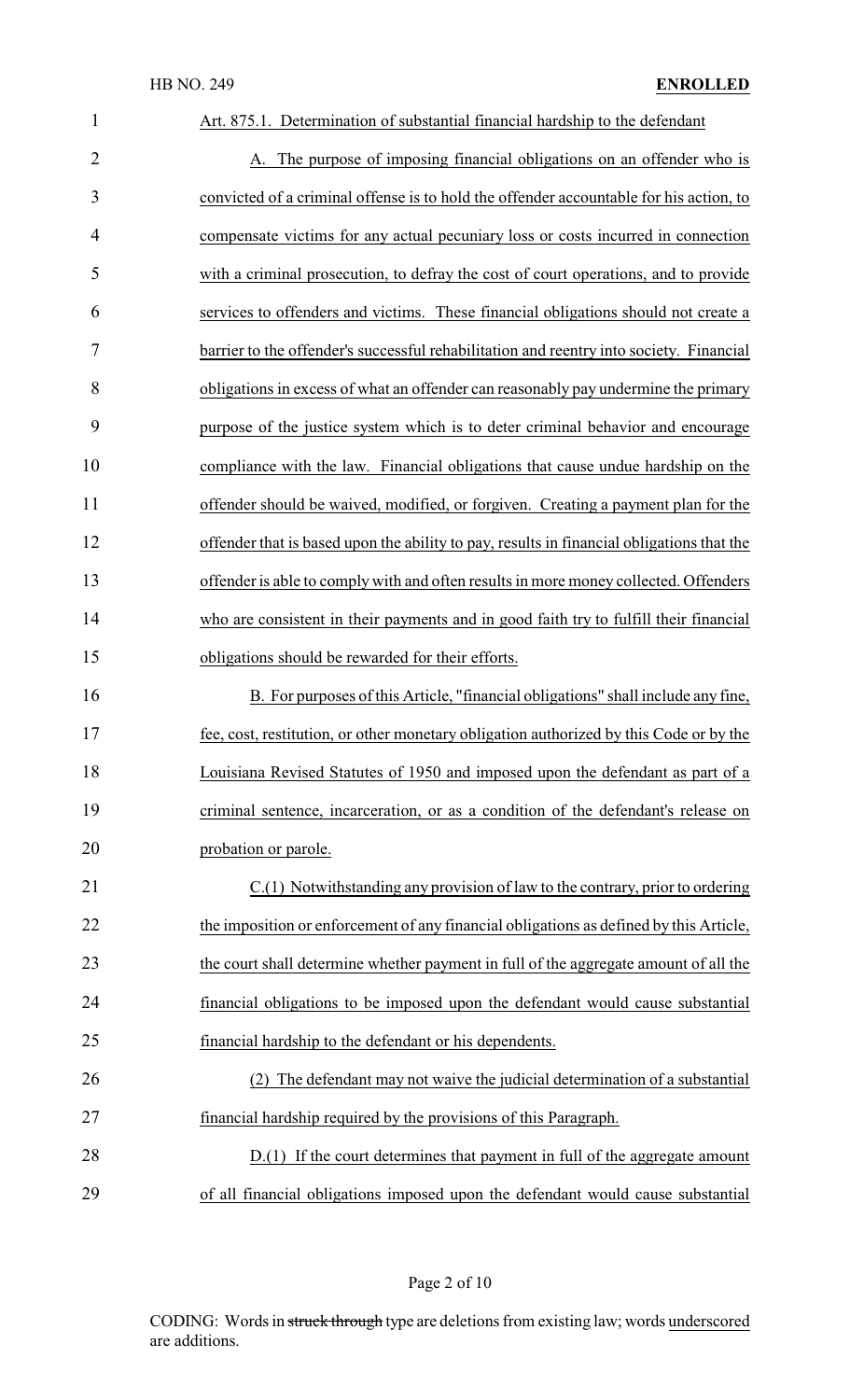| $\mathbf{1}$   | financial hardship to the defendant or his dependents, the court shall do either of the |
|----------------|-----------------------------------------------------------------------------------------|
| $\overline{2}$ | following:                                                                              |
| 3              | Waive all or any portion of the financial obligations.<br>(a)                           |
| 4              | Order a payment plan that requires the defendant to make a monthly<br>(b)               |
| 5              | payment to fulfill the financial obligations.                                           |
| 6              | $(2)(a)$ The amount of each monthly payment for the payment plan ordered                |
| 7              | pursuant to the provisions of Subsubparagraph (1)(b) of this Paragraph shall be equal   |
| 8              | to the defendant's average gross daily income for an eight-hour work day.               |
| 9              | If the court has ordered restitution, half of the defendant's monthly<br>(b)            |
| 10             | payment shall be distributed toward the defendant's restitution obligation.             |
| 11             | During any periods of unemployment, homelessness, or other<br>(c)                       |
| 12             | circumstances in which the defendant is unable to make the monthly payment, the         |
| 13             | court or the defendant's probation and parole officer is authorized to impose a         |
| 14             | payment alternative, including but not limited to any of the following: substance       |
| 15             | abuse treatment, education, job training, or community service.                         |
| 16             | (3) If, after the initial determination of the defendant's ability to fulfill his       |
| 17             | financial obligations, the defendant's circumstances and ability to pay his financial   |
| 18             | obligations change, the defendant or his attorney may file a motion with the court to   |
| 19             | reevaluate the defendant's circumstances and determine, in the same manner as the       |
| 20             | initial determination, whether under the defendant's current circumstances payment      |
| 21             | in full of the aggregate amount of all the financial obligations imposed upon the       |
| 22             | defendant would cause substantial financial hardship to the defendant or his            |
| 23             | dependents. Upon such motion, if the court determines that the defendant's current      |
| 24             | circumstances would cause substantial financial hardship to the defendant or his        |
| 25             | dependents, the court may either waive or modify the defendant's financial              |
| 26             | obligation, or recalculate the amount of the monthly payment made by the defendant      |
| 27             | under the payment plan set forth in Subsubparagraph $(1)(b)$ of this Paragraph.         |
| 28             | E. If a defendant is ordered to make monthly payments under a payment plan              |
| 29             | established pursuant to the provisions of Subsubparagraph $(D)(1)(b)$ of this Article,  |
| 30             | the defendant's outstanding financial obligations resulting from his criminal           |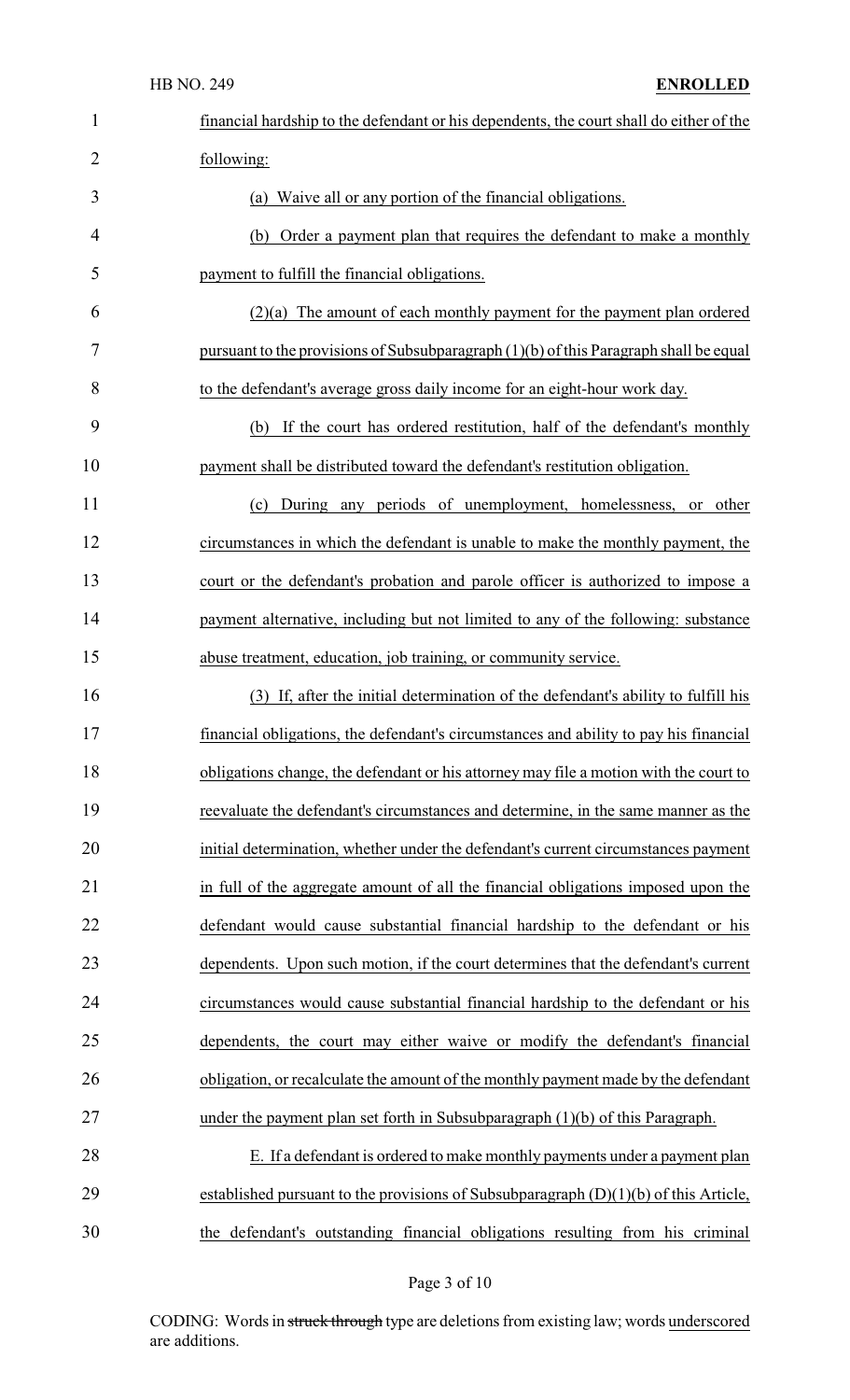|                | <b>HB NO. 249</b><br><b>ENROLLED</b>                                                   |
|----------------|----------------------------------------------------------------------------------------|
| $\mathbf{1}$   | conviction are forgiven and considered paid-in-full if the defendant makes consistent  |
| $\overline{2}$ | monthly payments for either twelve consecutive months or consistent monthly            |
| 3              | payments for half of the defendant's term of supervision, whichever is longer.         |
| 4              | F. The provisions of this Article shall apply only to defendants convicted of          |
| 5              | offenses classified as felonies under applicable law.                                  |
| 6              | $\ast$<br>$\ast$<br>*                                                                  |
| 7              | Art. 883.2. Restitution to victim                                                      |
| 8              | *<br>$\ast$<br>*                                                                       |
| 9              | Notwithstanding any other provision of law to the contrary, if the<br>D.               |
| 10             | defendant is found to be indigent and therefore unable to make restitution in full at  |
| 11             | the time of conviction, the court may order a periodic payment plan consistent with    |
| 12             | the person's financial ability pursuant to the provisions of Article 875.1.            |
| 13             | Art. 884. Sentence of fine with imprisonment for default                               |
| 14             | A. If a sentence imposed includes a fine or costs, the sentence shall provide          |
| 15             | that in default of payment thereof the defendant shall be imprisoned for a specified   |
| 16             | period not to exceed one year; provided that where the maximum prison sentence         |
| 17             | which may be imposed as a penalty for a misdemeanor is six months or less, the total   |
| 18             | period of imprisonment upon conviction of the offense, including imprisonment for      |
| 19             | default in payment of a fine or costs, shall not exceed six months for that offense.   |
| 20             | B. The provisions of this Article do not apply if the court has determined,            |
| 21             | pursuant to the provisions of Article 875.1, that payment in full of the aggregate     |
| 22             | amount of all financial obligations imposed upon the defendant would cause             |
| 23             | substantial financial hardship to the defendant or his dependents. In such cases, the  |
| 24             | provisions of Article 875.1 shall apply.                                               |
| 25             | $\ast$<br>*<br>∗                                                                       |
| 26             | Art. 885.1. Suspension of driving privileges; failure to pay criminal fines            |
| 27             | A. When a fine is levied against a person convicted of any felony criminal             |
| 28             | offense, including any violation of the Louisiana Highway Regulatory Act or any        |
| 29             | municipal or parish ordinance regulating traffic in any municipality or in any parish  |
| 30             | and the defendant is granted an extension of time is able but has willfully refused to |

# Page 4 of 10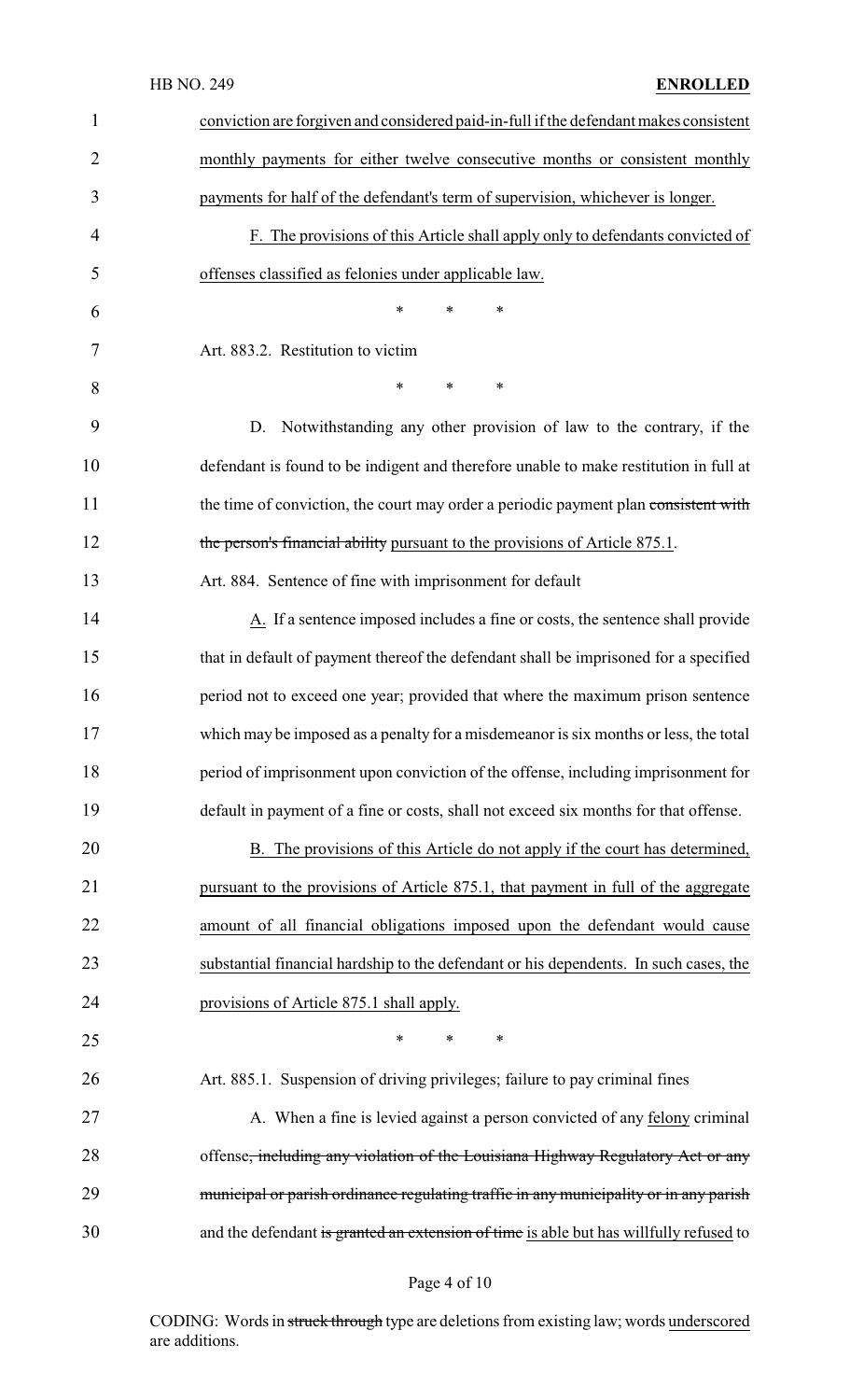| $\mathbf{1}$   | pay the fine, the judge of the court having jurisdiction may order the driver's license   |
|----------------|-------------------------------------------------------------------------------------------|
| $\overline{2}$ | to be surrendered to the sheriff or official of the court collecting fines for a period   |
| 3              | of time not to exceed one hundred eighty days. If, after expiration of one hundred        |
| $\overline{4}$ | eighty days, the defendant has not paid the fine, the sheriff or official of the court    |
| 5              | designated to collect fines shall forward the license to the Department of Public         |
| 6              | Safety and Corrections.                                                                   |
| $\overline{7}$ | $\ast$<br>$\ast$<br>*                                                                     |
| 8              | C. If, after expiration of one hundred eighty days, the court finds that the              |
| 9              | defendant has not paid remains able but has willfully refused to pay the fine, the        |
| 10             | sheriff or official of the court designated to collect fines shall forward the license to |
| 11             | the Department of Public Safety and Corrections. Upon receipt of the defendant's          |
| 12             | surrendered driver's license, the department shall suspend the driver's license of the    |
| 13             | The suspension shall begin when the department receives written<br>defendant.             |
| 14             | notification from the court, and the department shall send immediate written              |
| 15             | notification to the defendant informing him of the suspension of driving privileges.      |
| 16             | D. The department shall not reinstate, return, reissue, or renew a driver's               |
| 17             | license in its possession pursuant to this Section until upon payment of the fine and     |
| 18             | any additional administrative cost, fee, or penalty required by the judge having the      |
| 19             | jurisdiction and any other cost, fee, or penalty required by the department in            |
| 20             | accordance with R.S. 32:414(H) or other applicable cost, fee, or penalty provision.       |
| 21             | $\ast$<br>$\ast$<br>∗                                                                     |
| 22             | Art. 888. Costs and fines; payment                                                        |
| 23             | Costs and any fine imposed shall be payable immediately except as provided                |
| 24             | in Article 875.1 relative to the determination of the defendant's ability to pay;         |
| 25             | provided, however, that in cases involving the violation of any traffic law or            |
| 26             | ordinance, the court having jurisdiction may grant the defendant five judicial days       |
| 27             | after rendition of judgment to pay any costs and any fine imposed.                        |
| 28             | ∗<br>∗<br>∗                                                                               |

## Page 5 of 10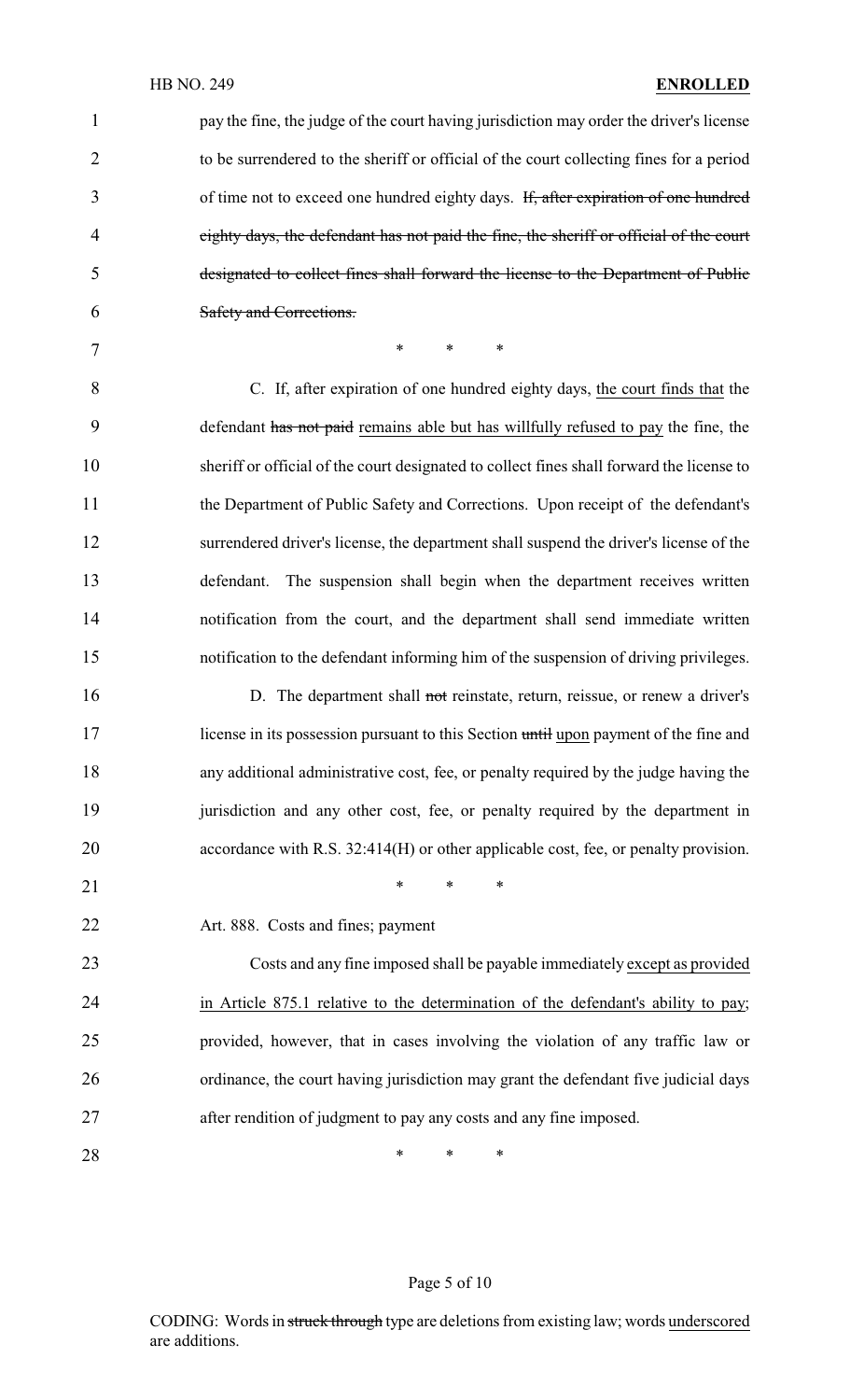| $\mathbf{1}$   | Art. 894.4. Probation; extension                                                        |
|----------------|-----------------------------------------------------------------------------------------|
| $\overline{2}$ | A. When a defendant has been sentenced to probation and has a monetary                  |
| 3              | obligation, including but not limited to court costs, fines, costs of prosecution, and  |
| 4              | any other monetary costs associated with probation, the judge may not extend the        |
| 5              | period of probation until the monetary obligation is extinguished for the purpose of    |
| 6              | collecting any unpaid monetary obligation, except as provided in Paragraph B of this    |
| 7              | Article, but may refer the unpaid monetary obligation to the office of debt recovery    |
| 8              | pursuant to R.S. $47:1676$ .                                                            |
| 9              | B. The judge may extend probation only one time and only by a period of                 |
| 10             | six months for the purpose of monitoring collection of unpaid victim restitution if the |
| 11             | court finds on the record by clear and convincing evidence that the court's temporary   |
| 12             | ongoing monitoring would ensure collection of unpaid restitution more effectively       |
| 13             | than any of the following:                                                              |
| 14             | (1) Converting the unpaid restitution to a civil money judgment pursuant to             |
| 15             | Article 886 or 895.1.                                                                   |
| 16             | Referring the unpaid restitution to the office of debt recovery pursuant                |
| 17             | to R.S. 47:1676.                                                                        |
| 18             | (3) Any other enforcement mechanism for collection of unpaid restitution                |
| 19             | authorized by law.                                                                      |
| 20             | C. A six-month extension of probation as provided in Paragraph B shall                  |
| 21             | apply only to the order of victim restitution. All other conditions of probation during |
| 22             | the six-month extension shall be terminated.                                            |
| 23             | $\ast$<br>*<br>*                                                                        |
| 24             | Art. 895.1. Probation; restitution; judgment for restitution; fees                      |
| 25             | A.(1) When a court places the defendant on probation, it shall, as a condition          |
| 26             | of probation, order the payment of restitution in cases where the victim or his family  |
| 27             | has suffered any direct loss of actual cash, any monetary loss pursuant to damage to    |
| 28             | or loss of property, or medical expense. The court shall order restitution in a         |
| 29             | reasonable sum not to exceed the actual pecuniary loss to the victim in an amount       |
| 30             | However, any additional or other damages sought by the victim and<br>certain.           |

## Page 6 of 10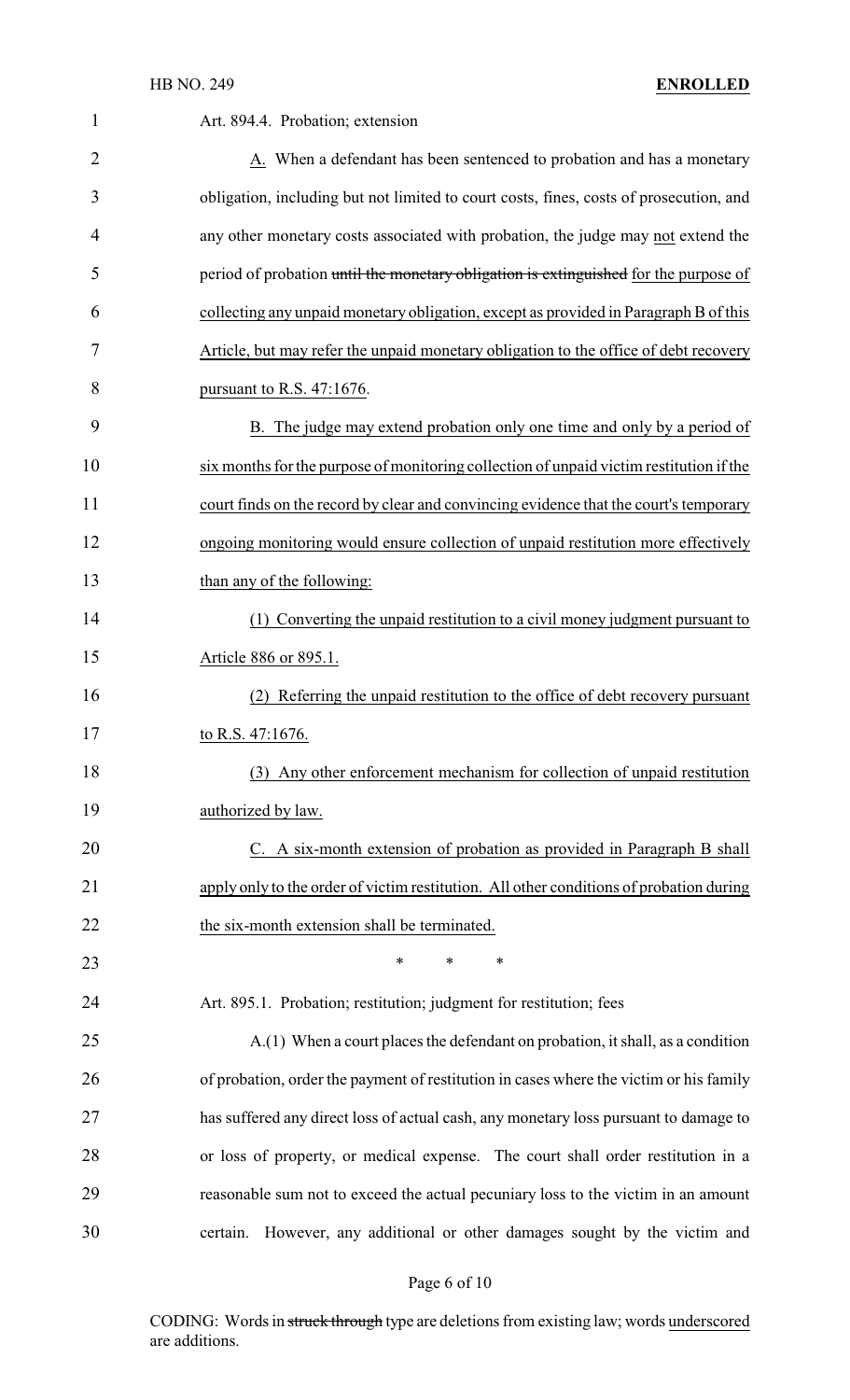available under the law shall be pursued in an action separate from the establishment of the restitution order as a civil money judgment provided for in Subparagraph (2) 3 of this Paragraph. The If the court has determined, pursuant to the provisions of Article 875.1, that payment in full of the aggregate amount of all financial obligations imposed upon the defendant would cause substantial financial hardship to the defendant or his dependents, restitution payment payments shall be made, in discretion of the court, either in a lump sum or in monthly installments based on the 8 earning capacity and assets of the defendant pursuant to the provisions of Article 875.1.

 (2)(a) The order to pay restitution together with any order to pay costs or fines, as provided in this Article, is deemed a civil money judgment in favor of the person to whom restitution, costs, or fines is owed, if the defendant is informed of his right to have a judicial determination of the amount and is provided with a 14 hearing, waived a hearing, or stipulated to the amount of the restitution, cost, or fine 15 ordered. In addition to proceedings had by the court which orders the restitution, cost, or fine, the judgment may be enforced in the same manner as a money 17 judgment in a civil case. Likewise, the judgment may be filed as a lien as provided by law for judgment creditors. Prior to the enforcement of the restitution order, or order for costs or fines, the defendant shall be notified of his right to have a judicial determination of the amount of restitution, cost, or fine. Such notice shall be served personally by the district attorney's office of the respective judicial district in which 22 the restitution, cost, or fine is ordered.

**\*** \* \* \*

 E. When the court places any defendant convicted of a violation of the controlled dangerous substances law Uniform Controlled Dangerous Substances Law, R.S. 40:966 through 1034, on any type of probation, it shall order as a condition of probation a fee of not less than fifty nor more than one hundred dollars,

#### Page 7 of 10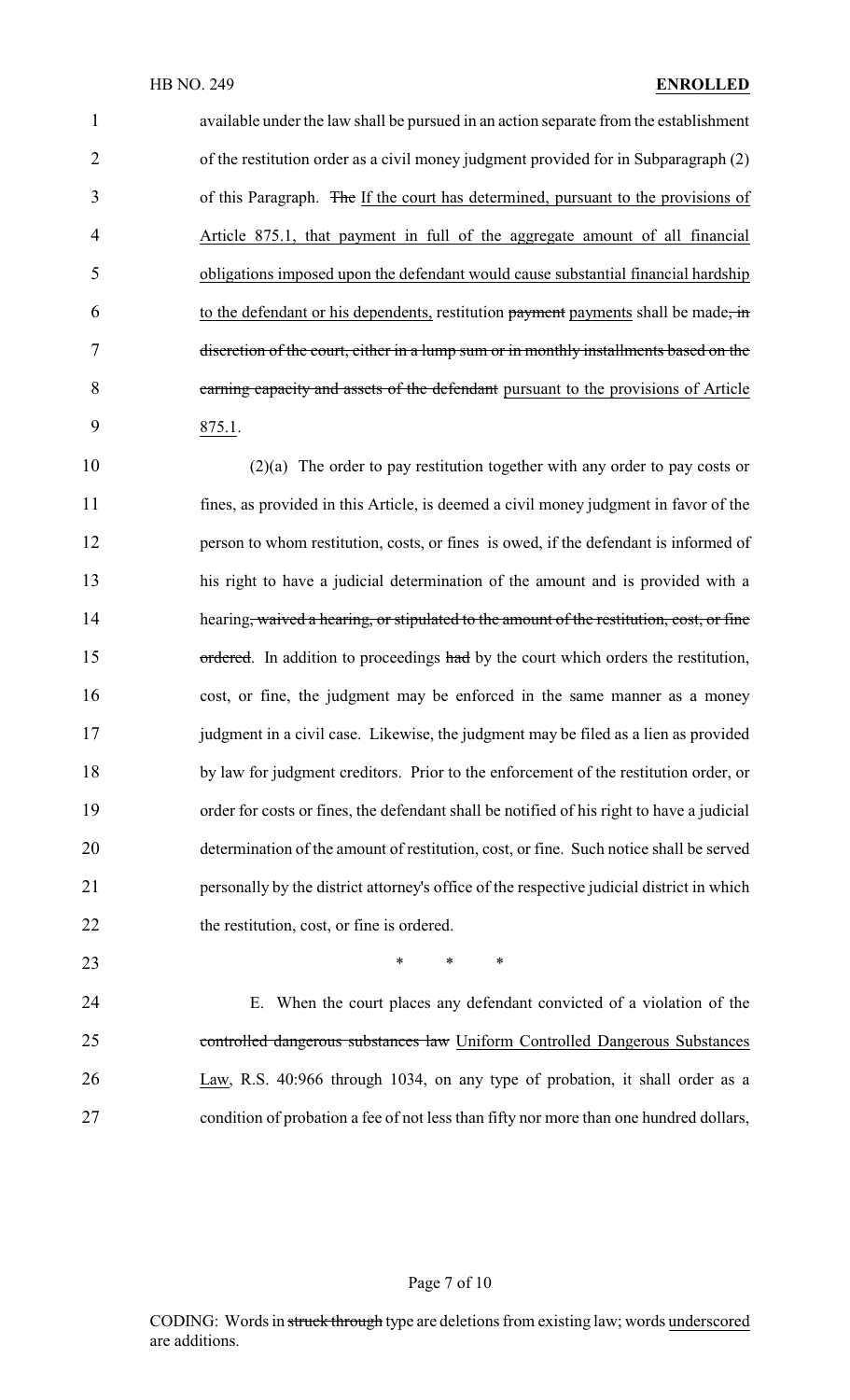### HB NO. 249 **ENROLLED**

| $\mathbf{1}$   | payable to the Louisiana Commission on Law Enforcement and Administration of               |
|----------------|--------------------------------------------------------------------------------------------|
| $\overline{2}$ | Criminal Justice to be credited to the Drug Abuse Education and Treatment Fund and         |
| 3              | used for the purposes provided in R.S. 15:1224.                                            |
| 4              | *<br>*<br>$\ast$                                                                           |
| 5              | Art. 895.5. Restitution recovery division; district attorneys; establishment               |
| 6              | *<br>$\ast$<br>$\ast$                                                                      |
| 7              | C. Compliance enforcement. $\overline{\text{The}}(1)$ Except as provided in Subparagraph   |
| 8              | (2) of this Paragraph, the district attorney may take all lawful action necessary to       |
| 9              | require compliance with court-ordered payments, including filing a petition for            |
| 10             | revocation of probation, filing a petition to show cause for contempt of court, or         |
| 11             | institution of any other civil or criminal proceedings which may be authorized by law      |
| 12             | or by rule of court. In addition, the district attorney may issue appropriate notices      |
| 13             | to inform the defendant of his noncompliance and of the penalty for noncompliance.         |
| 14             | In the event that the district attorney institutes any other civil or criminal proceedings |
| 15             | pursuant to this Paragraph, the defendant shall be charged costs of court and such         |
| 16             | costs shall be added to the amount due.                                                    |
| 17             | (2) If a court authorizes a payment plan to collect financial obligations                  |
| 18             | associated with a criminal case and the defendant fails to make a payment, the court       |
| 19             | shall serve the defendant with a citation for a rule to show cause why the defendant       |
| 20             | should not be found in contempt of court for failure to comply with the payment            |
| 21             | plan. This citation shall include the following notice:                                    |
| 22             | "If you make a payment toward the above listed fines and                                   |
| 23             | fees on or before<br>, you will not have to come                                           |
| 24             | to court for this matter.                                                                  |
| 25             | IMPORTANT NOTICE REGARDING THE HEARING ON                                                  |
| 26             | RULE TO SHOW CAUSE FOR PROOF OF<br>THE                                                     |
| 27             | SATISFACTION OF FINANCIAL OBLIGATION:                                                      |
| 28             | (a) At the rule to show cause hearing, the court will                                      |
| 29             | evaluate your ability to pay the fines and fees listed above.                              |

Page 8 of 10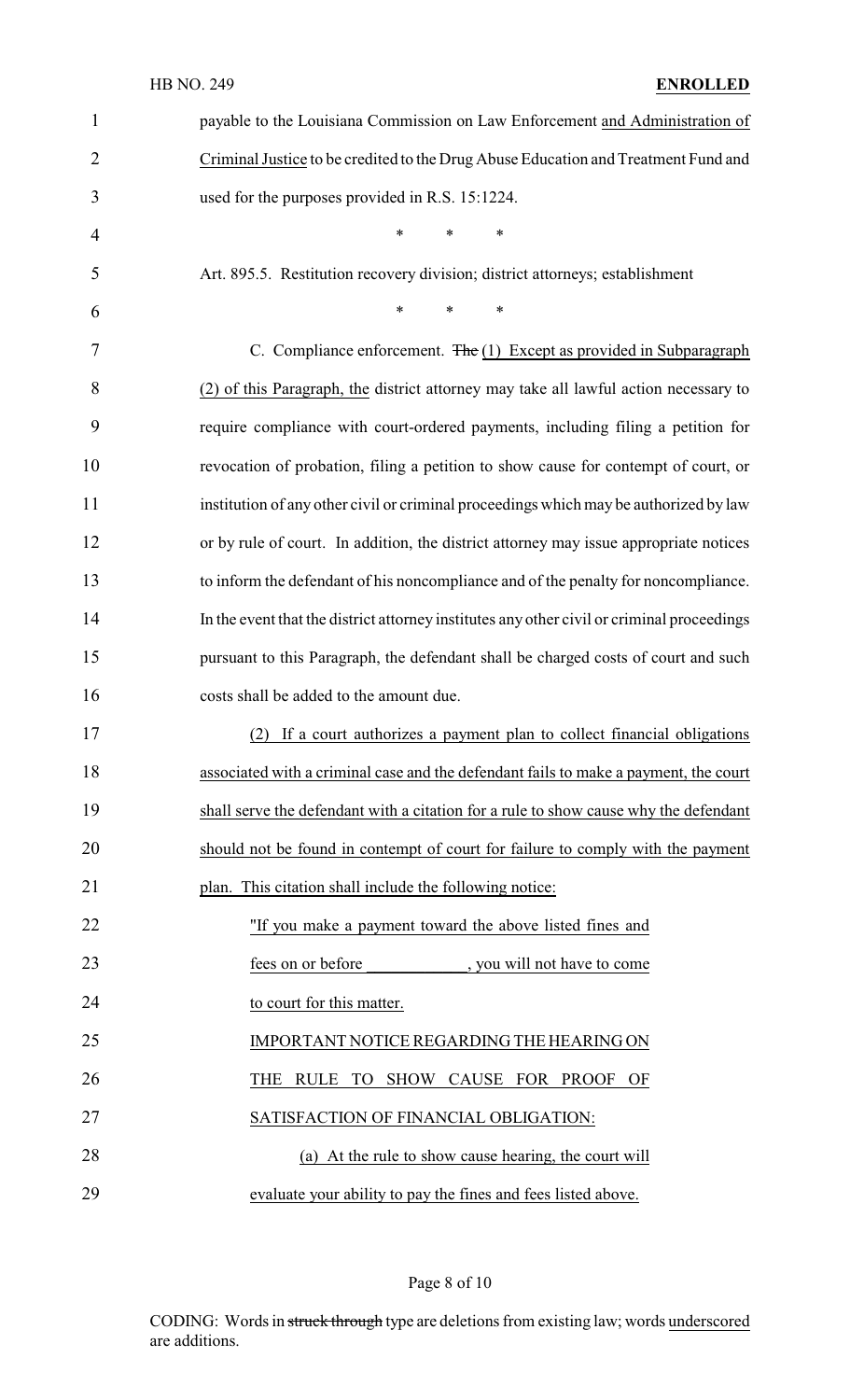| $\mathbf{1}$   | (b) You are ordered to bring any documentation or                                   |
|----------------|-------------------------------------------------------------------------------------|
| $\overline{2}$ | information that you want the court to consider in                                  |
| 3              | determining your ability to pay.                                                    |
| 4              | Your failure to make a payment toward the<br>(c)                                    |
| 5              | ordered financial obligation may result in your incarceration                       |
| 6              | only if the court finds, after a hearing, that you had the ability                  |
| 7              | to pay and willfully refused to do so.                                              |
| 8              | (d) You have the right to be represented by counsel                                 |
| 9              | (attorney/lawyer) of your choice. If you cannot afford                              |
| 10             | counsel, you have the right to be represented by a court-                           |
| 11             | appointed lawyer at no cost to you. However, you must apply                         |
| 12             | for a court-appointed lawyer at least seven (7) days before                         |
| 13             | this court date by going to the public defender's office. There                     |
| 14             | is a forty-dollar (\$40) application fee.                                           |
| 15             | (e) If you are unable to make a payment toward the                                  |
| 16             | ordered financial obligation, you may request payment                               |
| 17             | alternatives including but not limited to community service,                        |
| 18             | a reduction of the amount owed, or both.                                            |
| 19             | (f) During the hearing, you will have a meaningful                                  |
| 20             | opportunity to explain why you have not paid the above-listed                       |
| 21             | amounts by presenting evidence and testimony."                                      |
| 22             | (3) If after the hearing provided for by Subparagraph (2) of this Paragraph,        |
| 23             | the court continues to authorize a payment plan, the defendant shall be served with |
| 24             | the same notice provided for in Subparagraph (2) of this Paragraph regarding the    |
| 25             | consequences and due process for the willful failure to pay.                        |
| 26             | $\ast$<br>∗<br>∗                                                                    |
| 27             | Section 2. R.S. $47:1676(B)(1)$ is hereby amended and reenacted to read as follows: |
| 28             | §1676. Debt recovery                                                                |
| 29             | ∗<br>∗<br>$\ast$                                                                    |

## Page 9 of 10